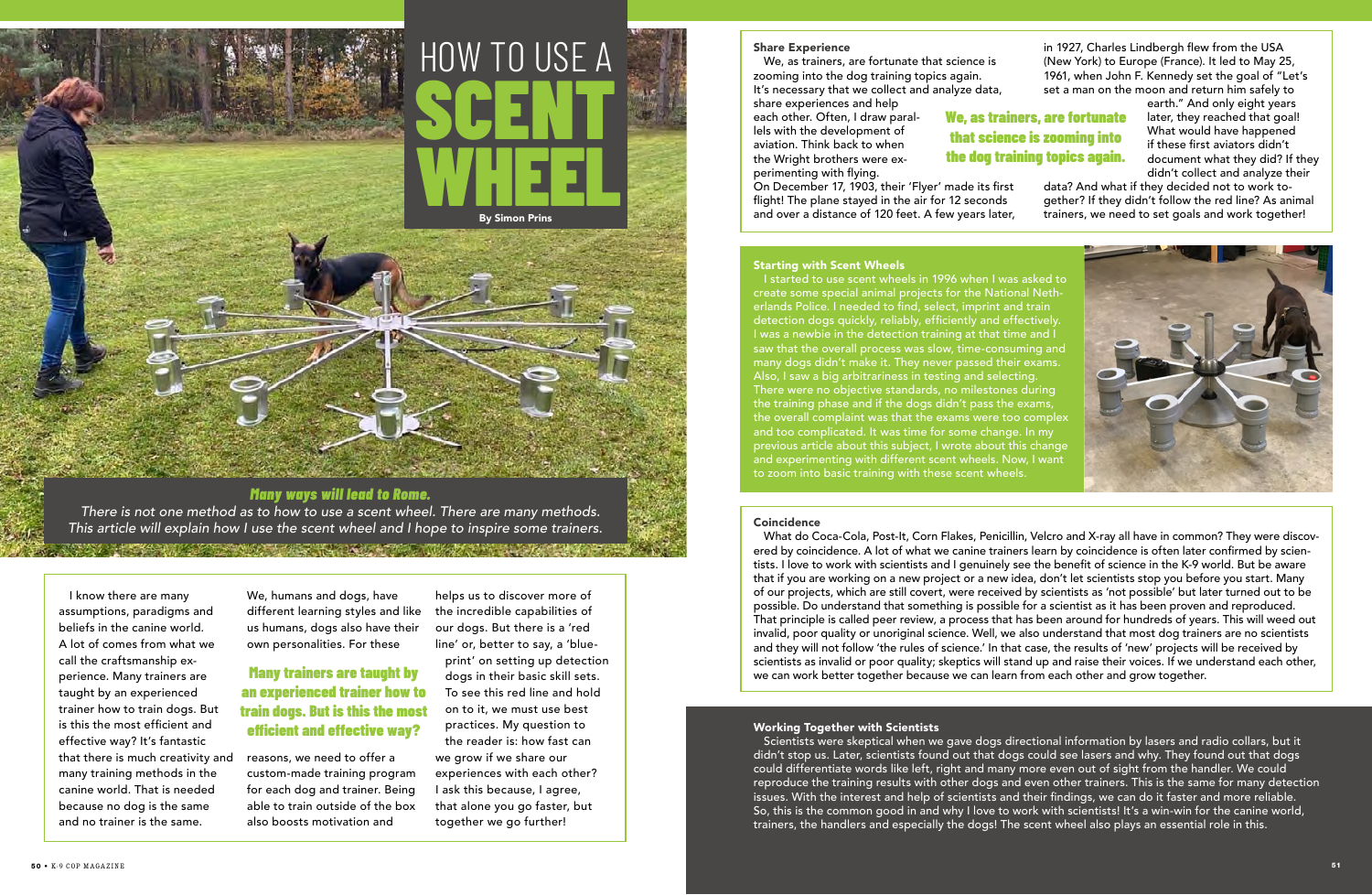

The Scent Wheel Seems to be an Ideal Test Wheel

One of these random, lucky finds for us was that the scent wheel turned out to be an ideal way to test 'green' detection dogs. It allowed us to do a real objective test! We could collect objective data, despite who was testing the dog. We could rule out much human bias in the testing. The dog performed towards being accepted in the program or was not taken in for further training. Clear and straightforward, without emotions. After introducing the scent wheel and taking time for this, we standardized doing an

end session of 10 trials. If the dog couldn't do those 10 repetitions, we rejected him because he's tired, not enthusiastic or whatever. On the occasion that someone was questioning this decision, believed in the dog and took the dog into the training program anyway, the dog would drop out later.

#### Splitting or Lumping

People who know me describe me as a 'splitter.' It means that I really go into splitting all parts of the training and carefully select the next step. I work on the details of each step and keep in mind that

"you get what you reinforce!" This means only reinforcing the wanted behavior and ignoring the unwanted behavior.

On some occasions, I also use the technique of 'lumping,' which means, "let's see what we get." In the scenario of lumping, we place the dog in a training setting and see how he will cope with the puzzle we give him. Let me give you an example of lumping in a scent wheel setting. In this case, we will place a detection dog in front of the scent wheel, add a known target odor and some distractions in



the target positions, give the wheel a spin and cue the dog to search. The dog will start searching, hit the target odor and give a passive alert if we are lucky. From there, we can move on with our scent wheel training and eventually, work with more, minor amounts of target odor and more distractions.

Both methods have benefits. In lumping, we go fast, but we might miss some training steps, which can cause problems later. In splitting, we know all the details and prevent Murphy's Law because we have ruled out everything that can cause a problem. I prefer splitting because I will learn more about the dog and shape the wanted behavior precisely in the way I need.

To give you an idea about how the scent wheel training will take place, I will use the example of two different dogs. One is a pre-trained detection dog; trained in the way we usually get them from the vendors. The second is a new, green dog; just potentially a good dog, but not trained at all. At the age of 14 months, neither have never seen a scent wheel before.

### The trained detection dog.

First, we must be clear about the entrance level of this trained dog. Let's presume the dog can find and alert on a KONG the size of 1x1 cm. The dog can give an excellent passive sit indication and can do basic detection work inside buildings.

We start the training after introducing the dog to the new environment with the scent wheel, using the splitting approach. We want to set the dog up for success. At first, we start with some basic skills from basic detection training. We bring the dog back to a known scenario, similar to working on boxes or a short lineup. The goal here is to make sure the dog familiarizes quickly with the new targets it will encounter on the scent wheel. The ACT! Scent Wheel is specially designed for this transition training because it can also hold the unique ACT! Vertical targets. I love these targets because the dog can stick its nose in them. That is an obvious criterion, not only for the dog but also for the trainer. Bridge (click) when the nose is in the target, which is also easy to observe from a distance.

The green dog. The entrance level of this dog is a potential detection dog. The dog is tested in different environmental scenarios and seems mentally stable. The dog loves to chase and fetch a moving Kong, will bring it back and play tug of war with the trainer and the Kong. The dog doesn't understand obedience and does not give a passive alert.



We first manipulate the environment. This means that we work in a small environment without distraction and only the scent wheel will be there. We prefer to use a tiny room with no furniture, no wall decorations or anything else in the room. If this is not possible, you can use room dividers to design a 'distraction-free' environment. In this new environment, we use a reinforcer with the highest value in this unique setting. Let's presume in this example it's a red KONG for the dogs we are testing.

First, we enter the small or confined space and let the dog look around and sniff the new environment. If the dog seems to be a bit insecure, use a low-value reinforcer to make this place more interesting for him. Throw some food on the floor but don't use your high-value reinforcer in this stage! Also, turn the scent wheel a bit but make sure you do it slow. The dog will now see and hear a slow rotating scent wheel. As soon the dog is comfortable in all of this, take him out for a few minutes break.

The trained detection dog must cope with this

new environment more quickly. He's already prepared and before that, he was tested on his mental stability. If the green dog needs more than three 5-minute sessions and still feels uncomfortable, it's already a question mark for us if this dog will become a detection dog.

When the dog feels okay and has had a little break, we go back to where we installed the scent wheel. Now we just place the high-value reinforcer, in this example, the KONG, on top of one of the targets in a way that the dog can see it and grab it. We let the dog hold it and repeat this a couple of times. Make sure the KONG is in different positions when the scent wheel rotates slowly. Don't work too long. After five minutes, take the dog out of the room and give him a few minutes break. It's essential to take him out and back into the room with some short breaks in between. Is there a rise in expectations? Does the dog remember the previous lessons? Is the dog coping fast enough with the ever-changing rules?

#### Set up the Right Environment

#### Scent Wheel Introduction to the Trained Dog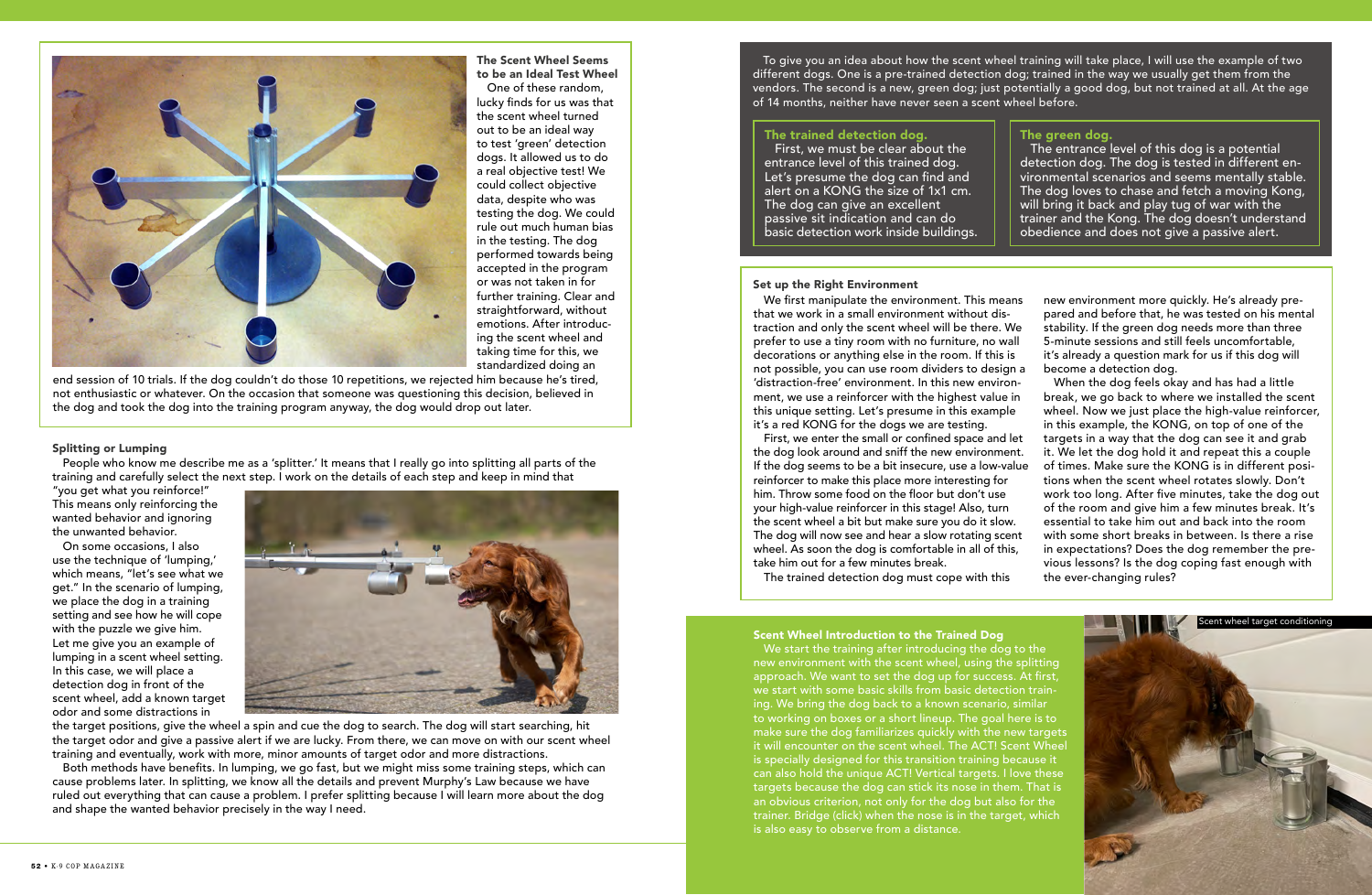### Vertical Target Practicing

We do this exercise not around the scent wheel but in another room. Place the dog on a small platform and place one of the vertical targets against a wall. All of this should take place in sight of the dog. We put a known target odor in this target, like a piece of KONG or the already imprinted target odor. By doing this in sight of the dog, expectations are built and the dog wants to go. Then cue the dog to search and bridge quickly but don't wait for the passive alert yet. We are setting the dog up for success.

Repeat this 2-3 times and then wait a bit longer for the passive alert. After we bridge the passive alert and repeat this two times, we place another target next to the wall. Use the same procedure, but now the dog will need to scan both targets to find the target odor. Wait for the passive alert and bridge. Switch the position of the complete target to left or right and ask the dog to search again. We are not training detection; we're using a simple, strong target odor with no distractions and are not worried about contamination from our human scent. We are training a system, not a detection. When this all is going okay, add a third target to the wall. The dog needs to search the three targets to find its target odor.





#### Scent Wheel Introduction to the Green Dog

We bring the dog towards the scent wheel if we have the setup ready. The wheel is fixed and cannot rotate. The trainer holds the dog on a leash, throws the KONG to the helper, who is loads it into the manipulated target position. This is all done in the sight of the dog. As soon the KONG disappears into

From that moment on, we introduced green dogs to the scent wheel as part of their selection procedure. It's an essential part because we will not select the dog if he fails. In this test, we use the vertical target positions. We first find what sort of reinforcer the dog likes. A KONG? A ball? Whatever the dog wants to work for is okay. Then, only one target position will be loaded with that high-value reinforcer for this dog. Now, we manipulate the target position so that the dog can grab this reinforcer and be able to pull it out of the target position without our help.

We repeat practically the same session but wait for the passive alert before we bridge. When we have reached the level that the dog is comfortable working around the whole scent wheel and he gives us a good, fast and reliable passive alert we know the basic training is done. We can move on with the introduction of distractions and work on more minor amounts of target odor. I need to explain that it's a trainer's choice to define your passive alert. It does not need to be a sit. A freeze would also be okay, as long you know what it is, that it's okay for your operation and that you can add some duration (3-5 seconds) into it.



Adding more targets and changing the hot target position







By coincidence, we found out that we could use the scent wheel as an ideal test device for young dogs. At first, we took time splitting the scent wheel's introduction to a green dog. It was costing us much time and many times, dogs that were not stable on the scent wheel training later also failed overall detection training. A 'misunderstanding' changed our way of future testing. There was a moment when we tested a young dog in our training facility. The dog was, as most young dogs are, fanatic on a KONG. Throwing the KONG around in our training facility, an enthusiastic young colleague saw our scent wheel in a corner. He put a KONG in the scent wheel, gave it a spin and let go of the dog before I could stop him. The dog looked at the fast-spinning wheel for a few seconds, then started to chase the target position with the KONG. The dog used his body to block the wheel and did everything to get it. It was too profoundly hidden and despite the moving wheel, the dog kept working on this target position. Of course, we helped the dog get it, which changed our selection procedure. dog cannot see the KONG but can grab it easily.

Switch the complete target a few times to a different position in this row of three. Are there no mistakes? Is there a clear passive alert? Now we are ready for the scent wheel training! Give the dog a short break and go towards the scent wheel room.

> After adding the vertical targets to the scent wheel, we lock the wheel so it cannot rotate. We place the dog in a sit on a platform a short distance away, in front of the scent wheel. In sight of the dog, we put one target odor in one target position. Make sure this target is positioned in front of the dog. That means that if the dog leaves the platform towards the scent wheel, he will encounter the loaded target first and doesn't need to circle the scent wheel to reach it. Add fewer targets to make the dog more successful.



Now step away from the scent wheel and cue the dog to search. As soon the dog is interested in the target odor, bridge and reinforce. Again, don't wait for the passive alert yet. Reinforce, place the dog back on the platform and change the position of the hot target. Rotate the wheel 90 degrees, in sight of the dog. For example, presume we start at 12 o'clock position; we'll then turn the wheel towards 3 o'clock, away from the dog. Then we repeat the exercise.



the target, let the dog go! The dog, in drive, will go for the target, pull the KONG out and play with the trainer. Repeat this in positions 12, 3, 6 and 9 then give the dog a short break.

In this way, we use positions 12, 3, 6 and 9 to move the dog around the whole scent wheel. After these repetitions, we give the dog a break. Check your observations and data to see if the dog is comfortable enough to work around the whole scent wheel.

If needed, do more repetitions. If the dog is comfortable enough, you can move on to the next phase.